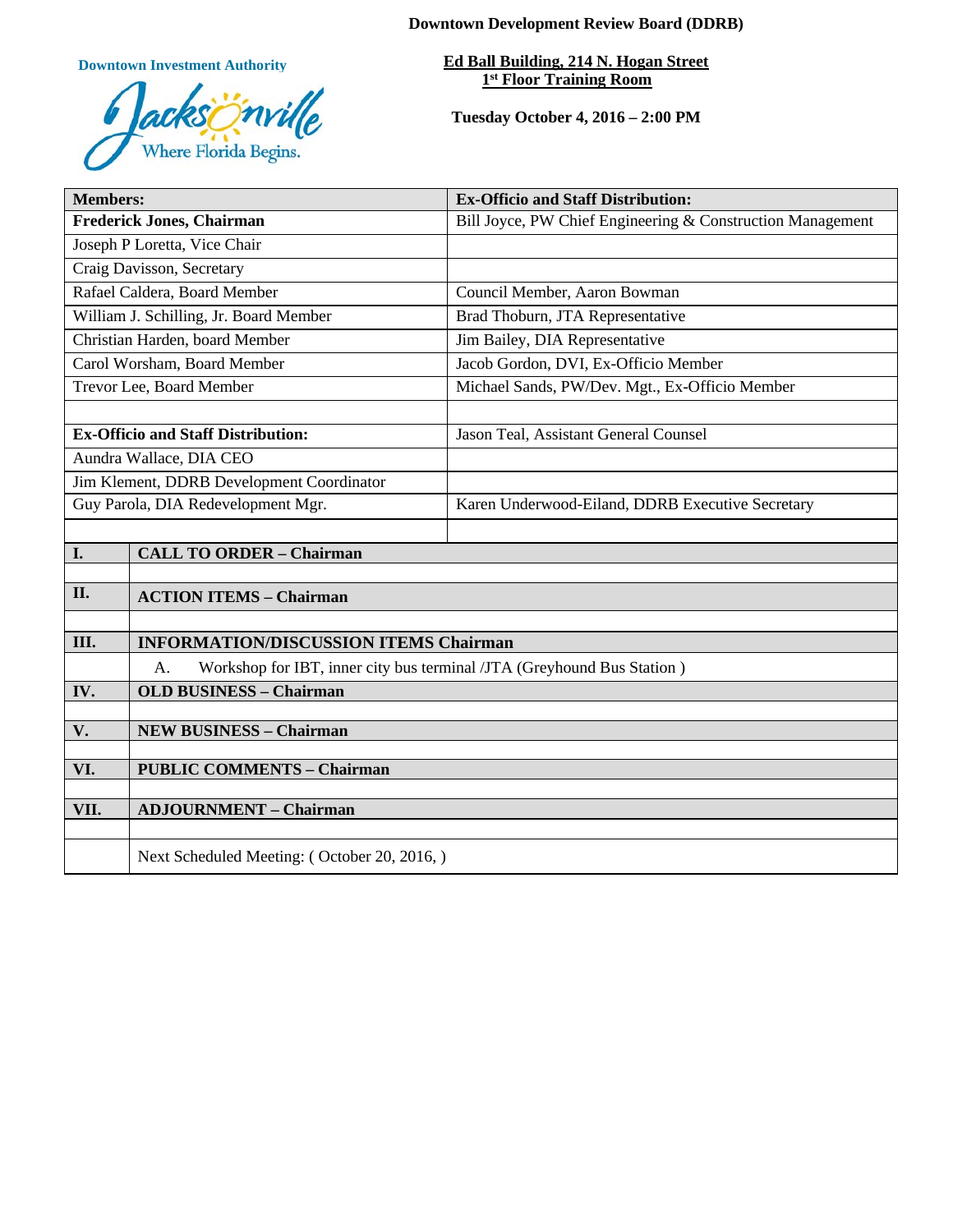

**Downtown Development Review Board (DDRB)**

**Ed Ball Building , 214 N. Hogan Street Training Room, 1st Floor**

*Tuesday, October 4, 2016 - 2:00 p.m.*

# *MEETING* **MINUTES**

**Board Members Present:** Chair F. Jones, R. Caldera, B. Schilling and C. Worsham

**Board Members Not Present:** C Davisson, C. Harden, T. Lee and J. Loretta

**DIA Chairman Present:** Jim Bailey

**DIA Staff Present:** Guy Parola, Redevelopment Manger; Jim Klement, Development Coordinator; and Karen Underwood-Eiland, Executive Secretary

**Representing Office of City Council:** None

**Representing Office of the Mayor:** Johnny Gaffney

**Representing Office of General Counsel:** Jason Teal

# **I. CALL TO ORDER**

## **Meeting Convened: 2:07 p.m.**

Chairman Jones convened the meeting and the attendees identified themselves for the record.

Chairman Jones reported that the workshop did not require any voting actions and a quorum was not needed.

Jim Klement noted that the DDRB Regular Meeting is scheduled on Thursday, October 20, 2016 at 2:00 p.m. The District is ready to move forward with their final review and approval on the date of October 26<sup>th</sup> or October  $27<sup>th</sup>$ . This date would allow them time to gather all items for an expeditious circulation to the Members for review. Jim Klement stated that a separate meeting for the District was needed.

Board Members below were available for October 26, 2016.

- Jones
- Schilling
- Caldera
- Worsham

Karen will send invites to the Board for a quorum status.